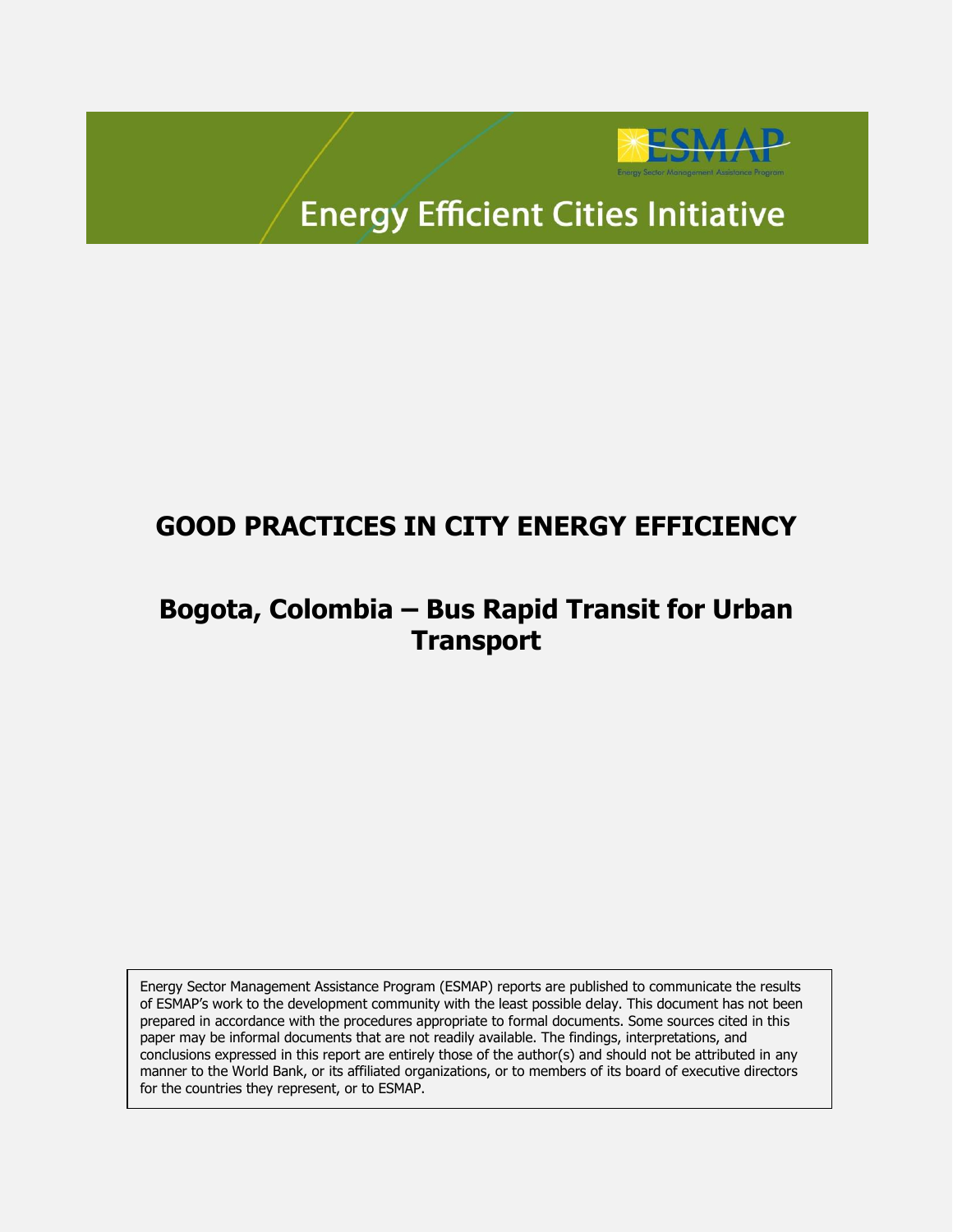| Project title             | TransMilenio BRT in Bogota                                                                                                                     |
|---------------------------|------------------------------------------------------------------------------------------------------------------------------------------------|
| Sector                    | Urban Transport                                                                                                                                |
| Type of project           | <b>Bus Rapid Transit (BRT)</b>                                                                                                                 |
| City and country          | Bogota, Colombia                                                                                                                               |
| City population           | 8.2 million (Bogota Metropolitan area)                                                                                                         |
| Initial investment        | Phase 1 - \$240 million<br>Phase 2 - \$545 million<br>Phase $3 - $1.3$ billion                                                                 |
| Annual % energy reduction | 47%                                                                                                                                            |
| Project status            | Phase I - completed December 2000<br>Phase II- completed in 2006<br>Phase III - ongoing; due for completion 2015/16<br>Phase IV-VIII - Planned |

### **Project Summary**

The TransMilenio Bus Rapid Transit (BRT) system in Bogota, Columbia, provides the city with an efficient and safe mass transit system that encourages high ridership. About 1.5 million passengers now travel on the system every day following completion of the first two phases. The BRT system, through a combination of advanced Euro II and III technology buses and improved operational efficiencies, has clearly played a major role in reducing traffic congestion throughout the city. Residents and visitors of Bogota now enjoy reduced travel time, cleaner air, and fewer accidents. With the system"s implementation, there has been a 32% reduction in overall travel time; a 40% reduction in air emissions from the scrapping of more than 2,100 old public service buses; and a 92% reduction in accident rates in corridors where the TransMilenio system operates. Post-BRT Bogota has recorded significant fuel savings of 47%, while increasing throughput by 60%.

With registration of the BRT system's Phase II-VIII with UNFCCC in  $2006<sup>1</sup>$ , the city expects US\$25 million in Clean Development Mechanism (CDM) carbon credits by 2012. The program was a success due to many factors: strong leadership from the City Mayor; careful design and planning; use of state-of-the-art technology; the establishment of a well-managed company; sound investment in infrastructure; and an efficient single-fare pricing system.

<sup>&</sup>lt;sup>1</sup> United Nations Framework Convention for Climate Change (UNFCCC). <http://cdm.unfccc.int/Projects/DB/DNV-CUK1159192623.07/view>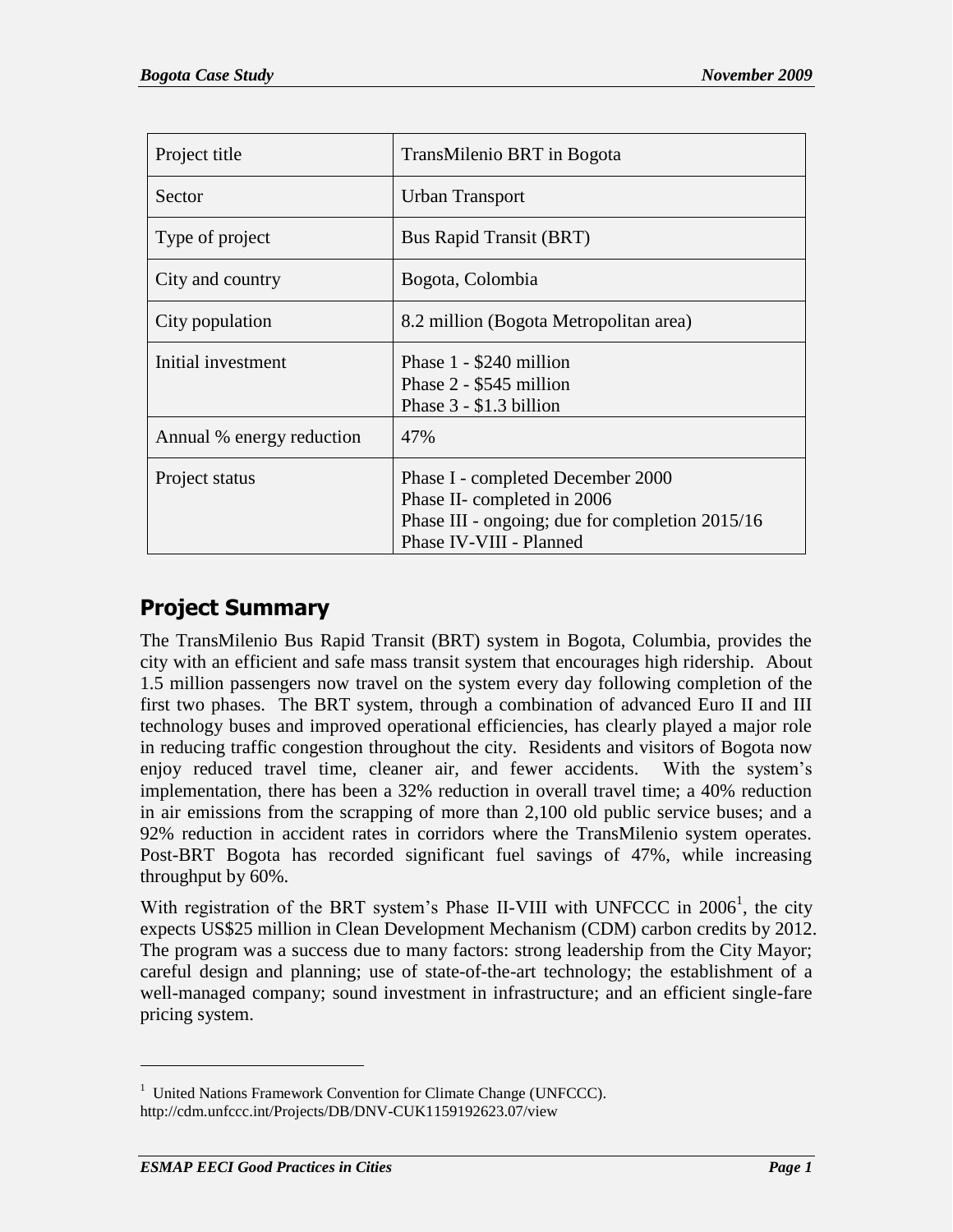### **1. Introduction**

Bogota, Colombia"s capital, is located near the geographic center of the country, 2,640 meters (8,661 ft) above sea level. It is the largest and most populous city in the nation, with an estimated population of 8.2 million in the metropolitan area in 2007 and a population density of 3,912 inhabitants per square kilometer. Its economy generates 25% of Colombia"s total gross domestic product (GDP).

Over the past two decades, the city"s roads had become highly congested following significant growth in private car ownership and use. While private cars occupied 64% of road space, their occupants represented just 19% of the population, with a daily average commute of 70 minutes each way. Other issues included a high rate of accidents and extremely severe air pollution during peak travel hours.

By the end of the 1990s, Bogota"s public bus transportation system suffered from underuse, with poor quality service and efficiency. The average speed of public transportation was 10 km/hour, reduced to 5 km/hour during peak hours due to heavy traffic. Passengers became increasingly frustrated by consistently long wait times for buses. To reduce waiting time, riders had to use the first bus available rather than wait for a less expensive bus to arrive. Without price regulation, private bus operators were free to hike up prices and charge far more than public bus operators. 2

In 1998, Mayor Peñalosa launched a long-term urban mobility plan, as part of an urban renewal strategy. It consisted of measures that would restrict private automobiles, promote non-motorized transportation, and improve public transit by partly financing infrastructure improvements. In 1999, after the new National Government rejected plans for a subway system, Bogota"s Mayor presented his plan for a Bus Rapid Transit (BRT) system, built on a successful experience in Curitiba, Brazil. Transitioning to a BRT system would help realize the Mayor's four main goals by: (i) improving the public transport system with respect to efficiency, safety, speed, convenience, and comfort, ensuring high ridership; (ii) restricting private automobile use; (iii) expanding and improving bicycle paths; and (iv) increasing availability of public space.

### **2. Project Description and Design**

The original proposal for a public transit system featured both heavy rail (Metro) and a network of buses. It was abandoned because it cost four times more than the proposed BRT system, which required only US\$1-10 million/km to implement. The Mayor envisioned the BRT as the centerpiece of an integrated mobility strategy requiring that institutional problems that led to price hikes by small private bus operators were addressed. The small bus owners and drivers fought the proposal by coordinating worker strikes to try and block its ratification.

The TransMilenio BRT integrates four elements to ensure operational efficiency:

**Infrastructure:** The system consists of 22 central trunk corridors, feeder zones, terminal stations, pedestrian overpasses, plazas and sidewalks. Dedicated bus lanes,

 $2$  Lozano, 2003; Chaparro, 2002; Lieras, 2003. Adapted from, 'The Economics of TransMilenio: A Mass Transit of Bogota." CEDE. August 2004.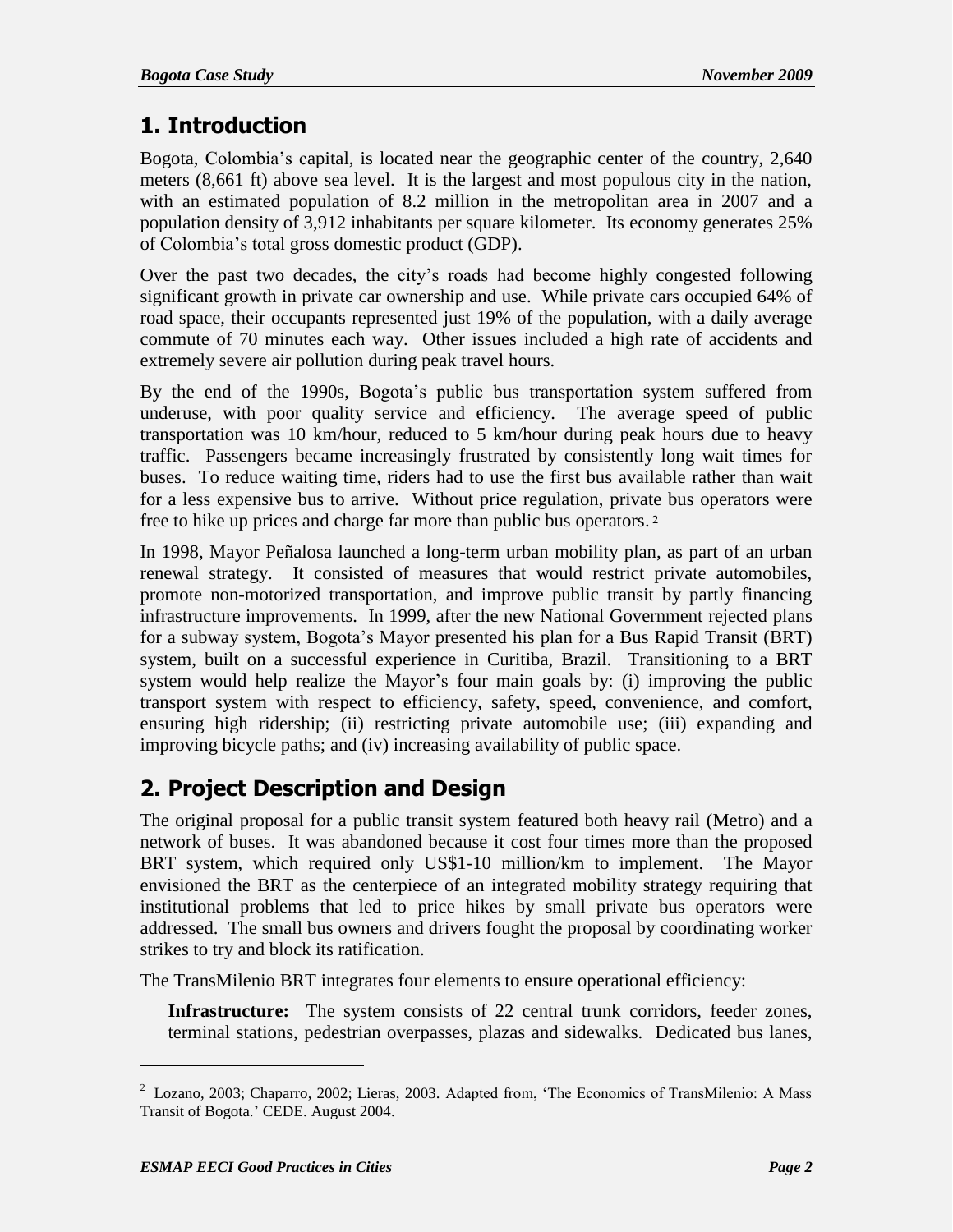including new bus stations and integration stations at the end of the lanes, ensure a smooth transfer to feeder lines. Traditional buses are banned from operating in trunk corridors.

**Fare System**: Ticket booth stations allow passengers to pre-pay for Smart Cards (fare cards) that use a magnetic device, streamlining the ticketing and boarding processes. Passengers can change from a local to an express bus, as well as one route to another, using the same electronic fare card that is automatically debited at turnstiles used to direct passengers. Revenue from card sales is deposited in a trust fund, from which operators are paid, according to rules in concession contracts.

**Bus Technology:** The new buses use Euro II & III technology and operate on dedicated lanes 18 hours a day. Each bus has a capacity of 160 persons with platform level access, including room for disabled persons. There are new feeder buses that run on local streets and have a capacity of 70-90 persons. Trunk buses use the central lanes of existing streets, longitudinally segregated from the general traffic.

**Transit Management**: The operations fleet center manages bus dispatch, notifies passengers of schedule changes and other updates, produces reports, and maintains records. All buses are equipped with GPS (global positioning system) devices linked to the operations center. Under a centralized system of coordination, monitoring is done via eight substations (80 buses per station) and communication is established to schedule services and provide real-time responses to contingencies.

The BRT system uses various design features to accommodate high passenger volume. These include the use of high-capacity buses, exclusive running ways, level boarding, off-board fare payment, and frequent bus service permitting headways as low as 13 seconds on busy sections of the system. Of the 388 km (241 miles) comprising eight phases of the TransMilenio BRT Masterplan, construction of the first two have been completed. The second phase saw 84 km completed in 2006. The system is now designed to transport 5 million people per day and divert 80% of city travel to the system. Stations are located every 500 meters, with pedestrian access via overpasses, tunnels or intersections with traffic signals.

The combination of express and local buses allows the system to carry up to 45,000 passengers per hour in each direction. The model"s multi-faceted approach incorporates advanced technologies for ticketing and operations and a sustainable private participation scheme. Both the transit management scheme and fare system were operating prior to the start of the project's second phase. The BRT system was also designed to be flexible and may be expanded over time to meet the needs of the growing city.

The municipality created TransMilenio S.A.3, a public-private partnership (PPP), to plan, organize, and build the transportation infrastructure, and oversee operation of the system. The corporation also manages concession contracts, awarded through an open bidding process, with private firms and a consortium for operations and ticketing. The consortium includes existing bus operators and runs both trunk and feeder buses. Four different firms, formed by the traditional bus service operators, won contracts to provide

<sup>3</sup> website: http://www.transmilenio.gov.co/WebSite/English\_Default.aspx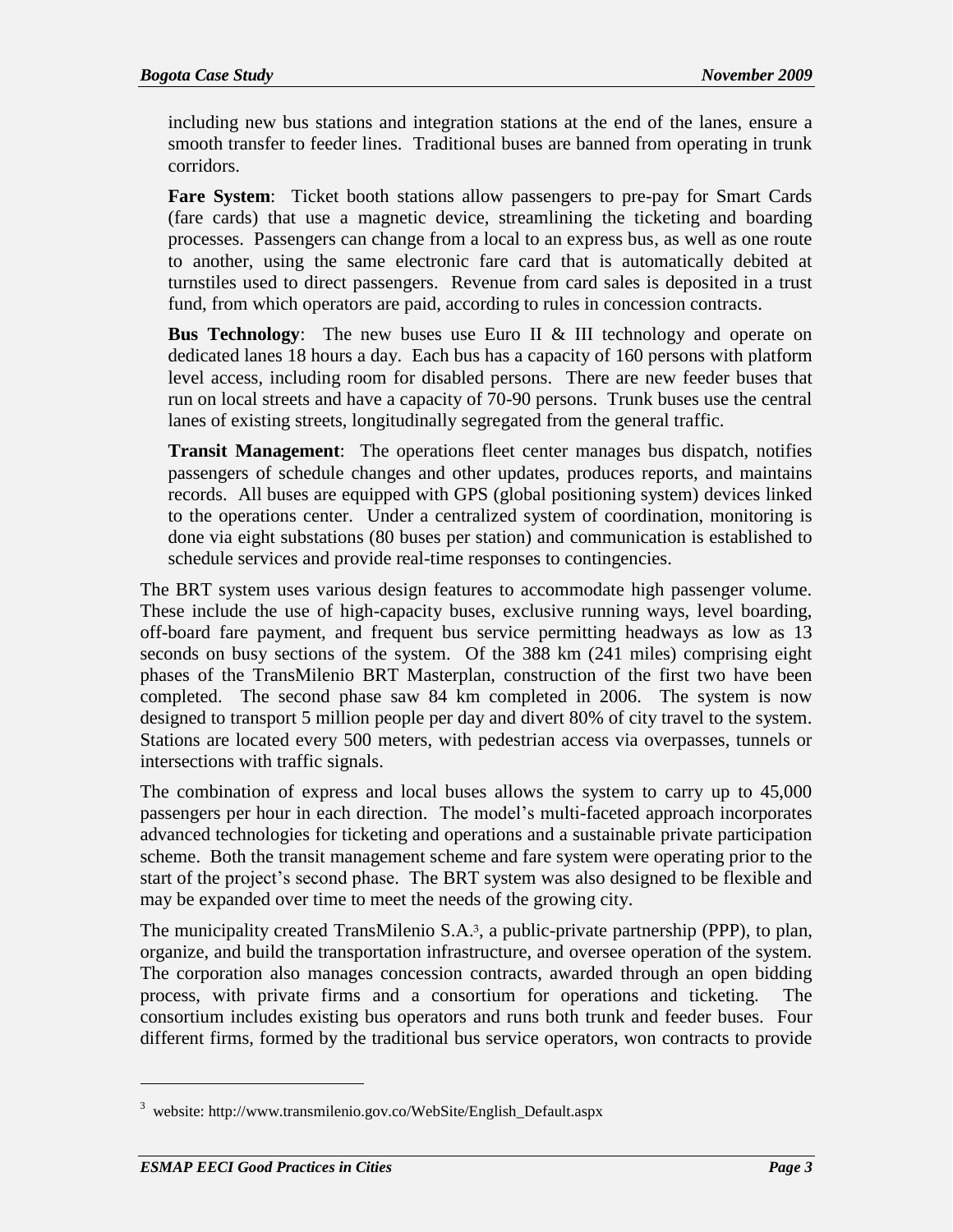service on the trunk corridors. Feeder buses are operated by three companies (Sidauto S.A., Codatermil, and Uribe & Uribe Consortium). Buses (including drivers) are contracted through private firms. TransMilenio oversees all finances and pays each operator according to each specific contract. Proceeds from operations are deposited into the trust fund, which are distributed as follows: (i) Trunkline Operators (65.5%); (ii) Feeder Service Operators (20%); Fare Collectors (11%); TransMilenio Company (3%); and Trust Fund Administrator (0.5%).

### **3. Cost, Financing, Benefits, and Effects**

TransMilenio is unique and represents one of the world"s premier BRT systems. By leveraging much of the city"s existing infrastructure, it shows how cost-effectiveness can be leveraged in building and operating a public municipal transportation system. The stations were built to be low-cost and highly functional; the main investment has come in the form of the city"s new rolling stock (buses); and the responsibility for the city"s vehicle and fare collection costs was transferred to the private sector. The capital cost of the infrastructure for Phase I was US\$297 million<sup>4</sup>, or \$9.4 million per mile (\$5.4 million per km), excluding the cost of land acquisition. The cost for Phase II rose to \$545 million, or \$21.3 million per mile (\$13.3 million per km). The higher cost was due primarily to increased investment in public space (bridges, interchanges, etc.) and associated transportation infrastructure improvements. TransMilenio"s BRT Masterplan for the full 241 miles is estimated to cost US\$3.3 billion.<sup>5</sup>

Phase I was financed through local fuel taxes (46%), national government grants (20%), a World Bank loan (6%) and other local funds (28%). Funding sources for Phase II were significantly different than Phase I, coming from the national government (66%) and local fuel surcharges (34%). The local government mobilized resources by raising gasoline taxes, launching a campaign against tax evasion, increasing its property tax base, and reducing capital investments in the City"s Telecommunication Company.

TransMilenio is designed to recover 100% of its costs through passenger fares in order to be financially sustainable. Since it is privately operated, any revenue increase from expanded ridership goes directly to operators. Likewise, if costs increase while demand decreases, private operators are required to cover risks and losses. The national and city governments only cover capital costs.

#### **Benefits**

 $\overline{a}$ 

**Financial & Fiscal Gains:** The TransMilenio BRT system improves on Brazil"s Curitiba system by operating without subsidies from public authorities. Fares were established at US\$0.40 in 2000 and were raised to US\$0.61 to ensure all operational costs provided by private operators were covered. This was achieved through a concessionbased contract aimed at regulating service operations and eliminating rents, to avoid farehikes. The private operator can earn profits when demand for ridership increases and

<sup>4</sup> Clinton Climate Initiative, C-40 Cities: Bogota, Colombia.

[http://www.c40cities.org/bestpractices/transport/bogota\\_bus.jsp](http://www.c40cities.org/bestpractices/transport/bogota_bus.jsp)

<sup>&</sup>lt;sup>5</sup> Applicability of Bogota's TransMilenio BRT System to the United States, (2006). Federal Transit Administration, USA.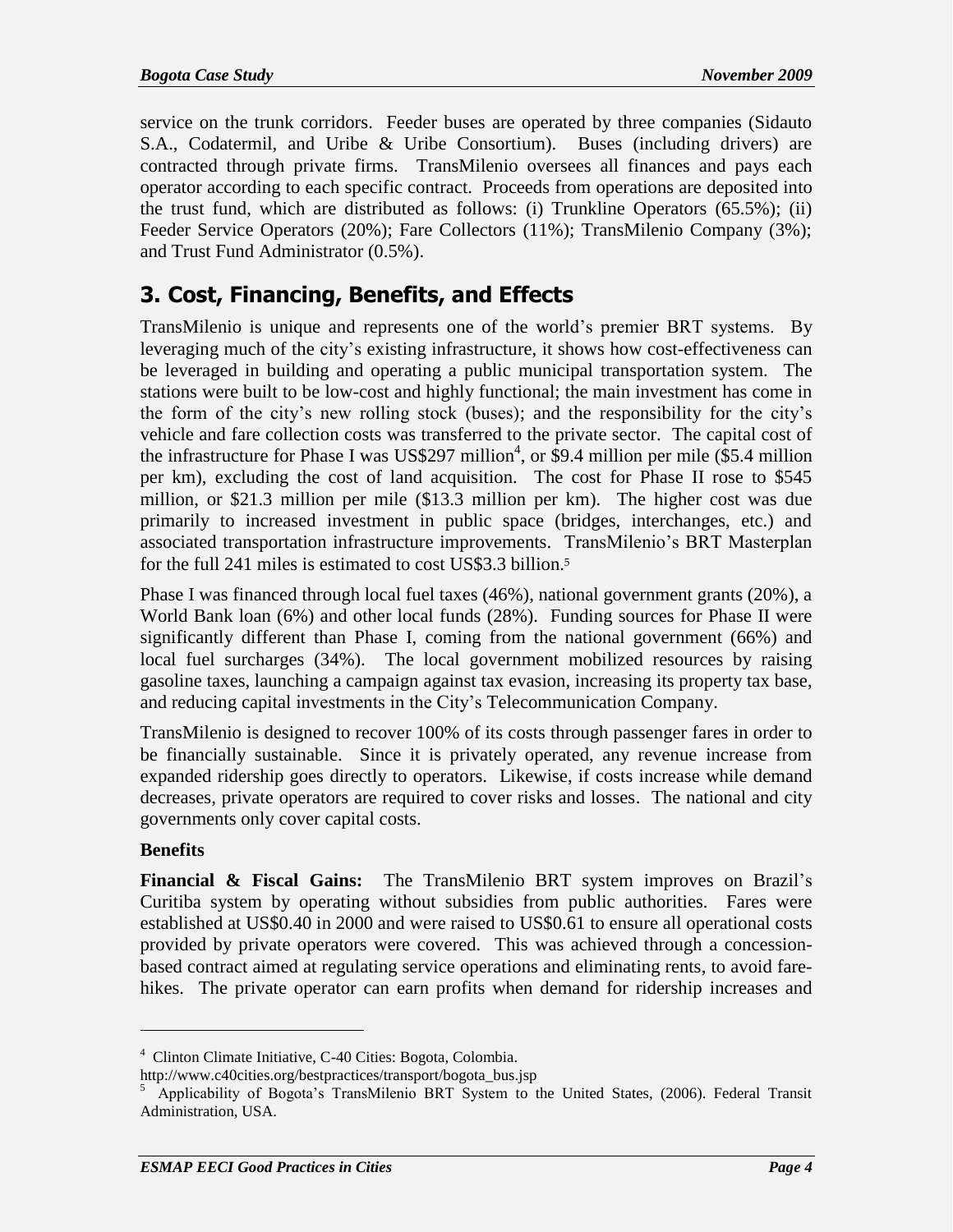incur costs if demand for ridership declines. The BRT provided incentives for private operators to compete for specific route in terms of per-kilometer basis, as opposed to a per-passenger basis. This has spurred healthy competition "for the market," as opposed to unhealthy competition "in the market" characterizing the previous traditional system. This policy has enhanced operating efficiency, while reducing fiscal risk imposed on Bogotá's city government. The reduction in operating costs has been significant; in 1999, the municipal budget"s allocation for operating costs fell from 50% to 20% of its total budget.

**Better Air Quality and Fuel Efficiency:** The TransMilenio BRT appears to have improved air quality (40% reduction in air emissions) by transporting more passengers in less time and employing the use of energy-efficient vehicles while scrapping more than 2,100 old public service buses. The following reductions have been reported:  $SO<sub>2</sub>$ decline by  $43\%$ ; NO<sub>x</sub> by 18%; particulate matter by 12%. Fuel savings of 47% have also been reported,<sup>6</sup> with a cumulative savings estimate for 7 years (2006-2012) of more than 1 million tons of oil equivalent, with a  $60\%$  increase in throughput.<sup>7</sup> Estimated  $CO<sub>2</sub>$ reductions and equivalent emissions are projected to be 15-25 million metric tons for the first 30 years of operation.

**CDM Model:** By earning the distinction of being the world"s first mass transport project registered with UNFCCC for CDM credits in 2006, TransMilenio"s BRT has become a model for similar transport-related CDM initiatives being developed worldwide. The project is expected to earn US\$25 million in carbon credits by 2012.

**Faster Trips:** Average trip times have fallen by 32% while TransMilenio users' travelling speed has risen from 12-18 km/hour to 26.7 km/hour. Reduced traffic congestion has also resulted in increased travel speed for other vehicles.

**Better Safety:** City traffic fatalities have fallen by 92%, injuries by 75%, collisions by 79%. The number of robberies has also fallen, by 47%.

**Increased Public Demand:** At present, more than 1.5 million passengers use the TransMilenio system. This exponential growth in the use of mass transit since start-up in December 2000 clearly shows that BRT is seen as efficient and affordable. Once completed, the system is expected to carry an estimated 5 million passengers, or 80% of the city"s total commuters.

**Efficient Regulation:** Higher gasoline taxes mostly affect private vehicle owners who form less than one-fifth of the city's population. This resulted in redistribution of resources favoring poorer city residents who comprise the majority of the city"s public transportation users.

<sup>&</sup>lt;sup>6</sup> Sylvia Klatka, Fuelling Bus Rapid Transit for Europe, April 2008, Transport Research Arena, Europe, 2008.

<sup>&</sup>lt;sup>7</sup> CDM Executive Board.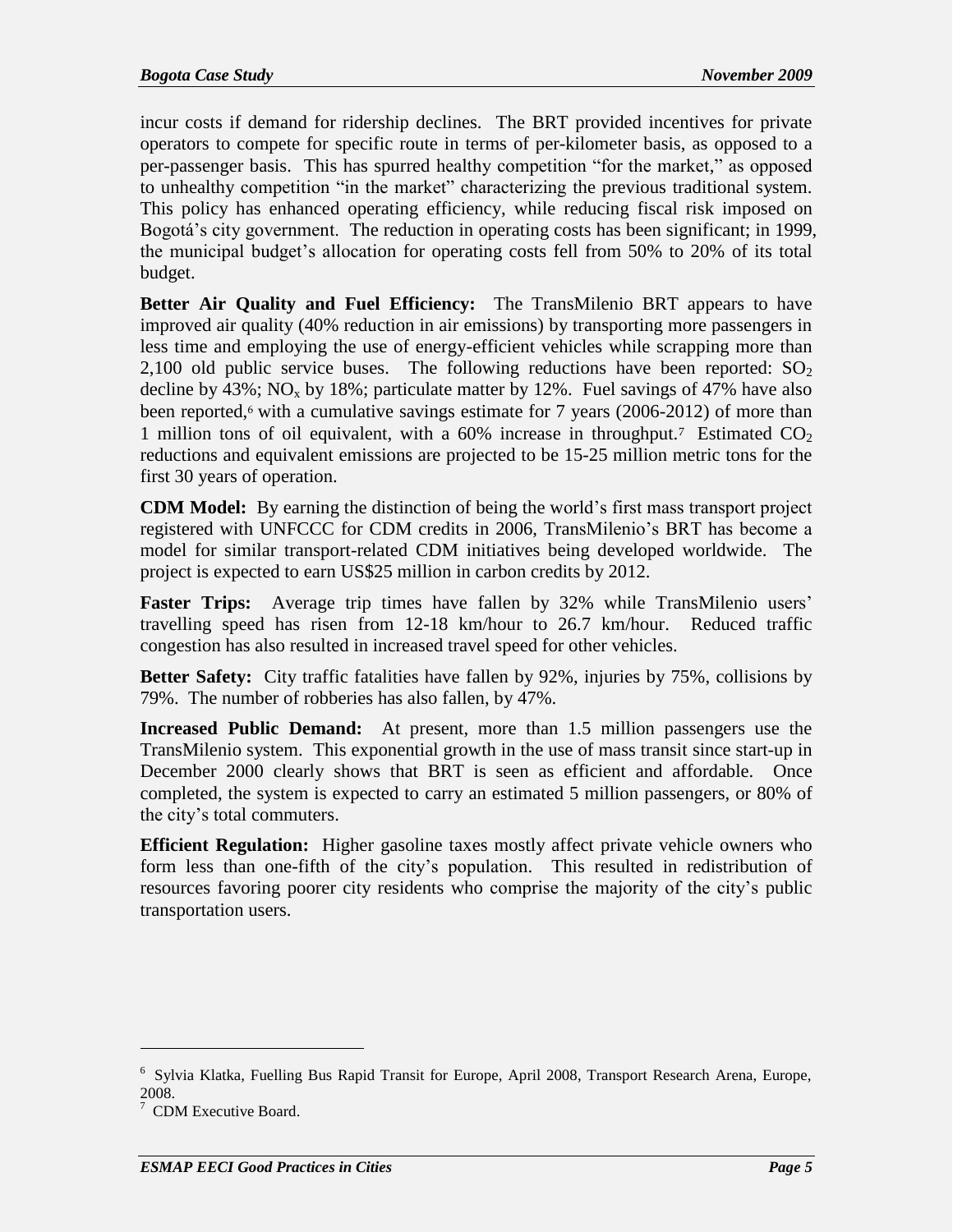

#### **4. Lessons Learned**

BRT projects are complex and require technical, financial, and legal studies to ensure successful implementation. Demand forecasting studies are important and require a large amount of data and time to improve model calibration and determine appropriate fleet size and required services. This underscores the importance of adequate funds for upstream project analyses. Mayor Penalosa mobilized a team to make municipal reforms for effective service delivery by promoting cost-efficient schemes.

One of the great achievements of the TransMilenio BRT system has been the concession contract-based system for regulating service operations. The project encouraged participation of small operators and provided them incentives to play an important role in the public-private partnership (PPP) for bus operations and fare collection, with rights and responsibilities defined by the concession contracts. Previously, bus owners and operators, often affiliated with trade unions and cooperatives, made profits by reducing or eliminating vehicle maintenance and forcing bus drivers to work long hours. They did not have incentives to improve quality as they earned additional profits as demand increased. TransMilenio BRT"s policy framework allows it to oversee bidding, contracting, and operations of the system while enforcing checks and balances. The contract-system demonstrates solid financial management, allowing bus operators to assume demand risk associated with running a public transit system.

Of course, during implementation of the new system, some unexpected and adverse effects on the city"s existing public transportation system did arise. Reductions in travel times were limited mainly to TransMilenio users, while average travel time for traditional public transportation systems actually increased by about 10%. The slow pace of scrapping buses from the traditional system appears also to be causing additional congestion in corridors not served by the TransMilenio system (Lleras, 2003).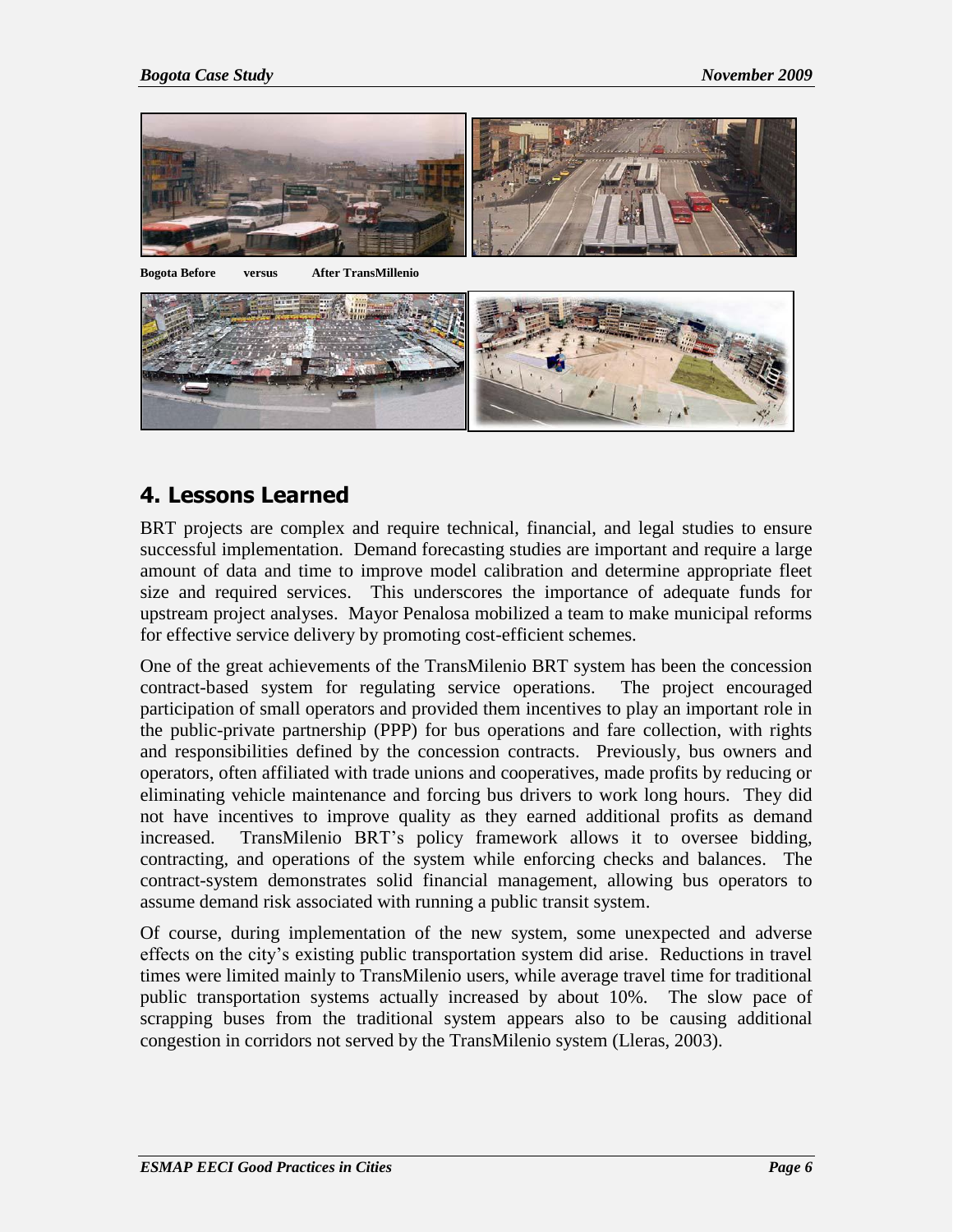### **5. Project Innovation**

The system has used an innovative PPP approach that does not require subsidies for operation. Under the PPP, the new public sector agency, TransMilenio S.A., plans the system, takes responsibility for funding its infrastructure, and supervises daily operations. Private sector participation has been promoted and existing bus operators who have won competitive contracts are responsible for fare collection and operations (including vehicle costs). This PPP has been hailed as a great success for the Bogota BRT system.

Through a competitive bidding process requiring bidders to have minimum working capital, private bus operators were encouraged to form formal companies. Points were awarded to companies based on factors such as experience, bus quality, and emission levels, to encourage operation of efficient and non-polluting vehicles. Each bidder was provided with equity to finance replacement of a portion of old fleets with new and efficient buses. Contracts require that private operators maintain their fleet as well as high-quality service standards. When an operator is not in compliance, their market share is reduced.

## **6. Financial Sustainability, Transferability, and Scalability**

The project has shown solid financial management by promoting innovative implementation at the design phase. For the TransMilenio BRT project to be successful, it was imperative that fares fully cover operations costs. The project required the fare to be raised US\$0.10 (ten cents) (from  $30¢$  to  $40¢$ ) to cover these costs. Wary of possible public resistance to a bus fare hike, the city of Bogota approved the new rate a year before the system opened. Following the rate hike, there was considerable public outcry, not against the city itself, but against private bus operators. Thus, when TransMilenio opened a year later with the new fare price, customers were accustomed to the new rate. Only a few who considered the fare increase part of TransMilenio"s planning process protested. With higher quality offered, the system has continued to attract passengers from the traditional system and encouraged a shift away from use of private vehicles. Complementary policies like car restrictions have further strengthened demand for BRT ridership. The private sector earns about a 33% profit margin under the contract with an obligation to maintain a high standard of service. At the current fare of US\$0.61, the rising number of passengers reflects that the system is meeting public expectations. A recent survey shows 88% customer satisfaction.

The TransMilenio BRT project design is flexible and could scale up operations by adding more buses, once necessary infrastructure is in place. Buses are adaptable to traffic changes and demographic patterns and provide door-to-door service. However, the Rail System (First Metro Line) is still part of the City Plan, but currently has no budget commitments. It is projected that current capacity of 45,000 pphd (passengers per hour per direction) will not be exhausted for decades once the system is completed. Encouraged by the project"s success, the Government of Colombia is now embarking on a major program to replicate similar systems in the Colombian cities of Medellín, Pereira, Bucaramanga, Barranquilla, and Cartegena.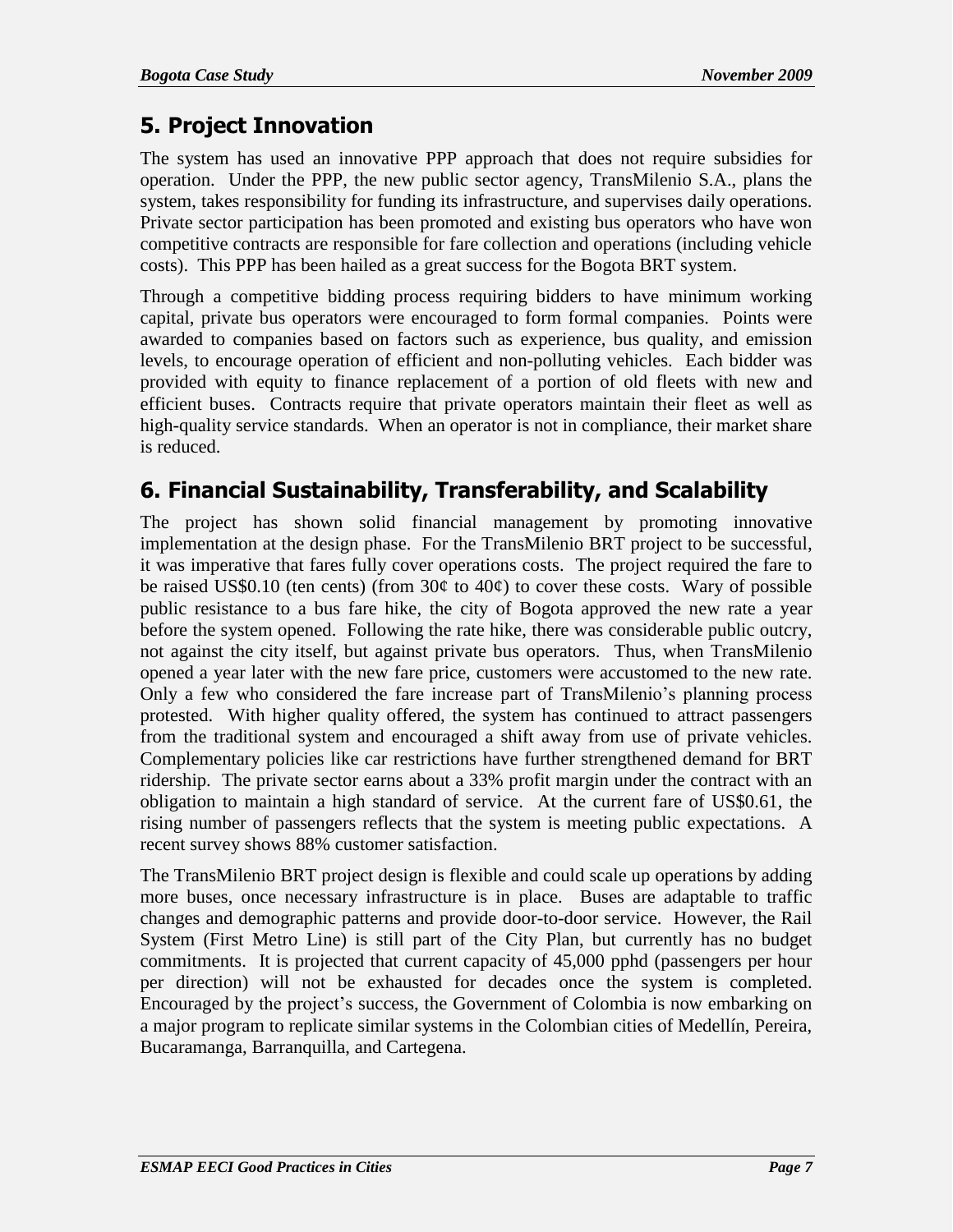#### **References**

1. Bogota BRT System

[http://www.c40cities.org/bestpractices/transport/bogota\\_bus.jsp](http://www.c40cities.org/bestpractices/transport/bogota_bus.jsp)

2. The Economics of Transmilenio: A Mass Transit System for Bogota (2004); Juan Carlos Echeverry, Anna Maria Ibanez, and Luis Carlos Hillon. CEDE [http://www.banrep.gov.co/documentos/conferencias/medellin/2006/Laeconomiadeltrans](http://www.banrep.gov.co/documentos/conferencias/medellin/2006/Laeconomiadeltransmilenio.pdf)

[milenio.pdf](http://www.banrep.gov.co/documentos/conferencias/medellin/2006/Laeconomiadeltransmilenio.pdf)

3. Applicability of Bogotá"s TransMilenio BRT System to the United States Final Report - May 2006 (Funded by the Federal Transit Administration)

[http://www.nbrti.org/docs/pdf/Bogota%20Report\\_Final%20Report\\_May%202006.pdf](http://www.nbrti.org/docs/pdf/Bogota%20Report_Final%20Report_May%202006.pdf)

- 4. Bogota: More Bikes and Buses, fewer cars <http://sustainablecities.dk/en/city-projects/cases/bogota-more-bikes-and-buses-fewer-cars>
- 5. Case Study on Mobilization of Private Capital in Bogotá, Colombia Submitted to Municipal Finance Task Force, RTI International
- 6. Bus Rapid Transport (BRT) A Win-Win Solution for Mass Transit in Metro Manilla; Save the Air, Partnership for Clean Air, MMDA, March 4, 2005
- 7. New solutions for collective transport in cities: fuelling Bus Rapid Transit (BRT) for Europe. Sylwia Klatka, ConVoco Ltd; Strategic session: Challenges for Sustainable Mobility in Cities, 21-24 April 2008, TRA Europe 2008
- 8. Lleras, Germàn Camilio. *Bus Rapid Transit: Impacts on Travel Behavior in Bogota.* Master in City Planning, Department of Urban Studies and Planning, and Master of Science in Transportation, February 2003
- 9. BRT Bogota, Colombia: TransMilenio Phase II-IV, PDD prepared by Gutter Consulting on TransMilenio, July 2004
- 10. TransMilenio Bus Rapid Transit System of Bogota, Colombia. Summary of Practice. Asia-Pacific Environmental Innovation Strategies (APEIS) Research on Innovative and Strategic Policy Options (RISPO) Good Practices Inventory
- 11. http:/www.citypopulation.de